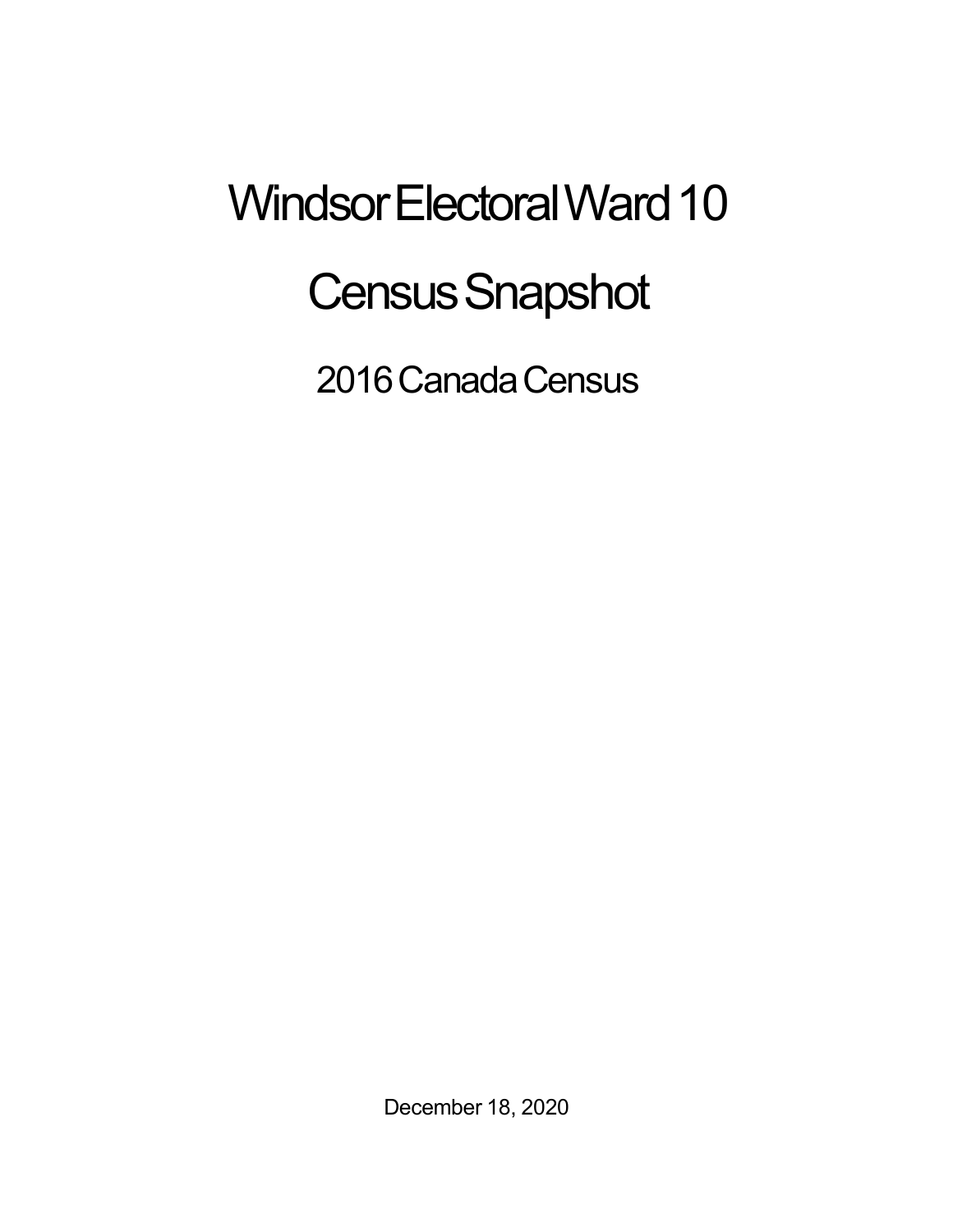## **Table of Contents**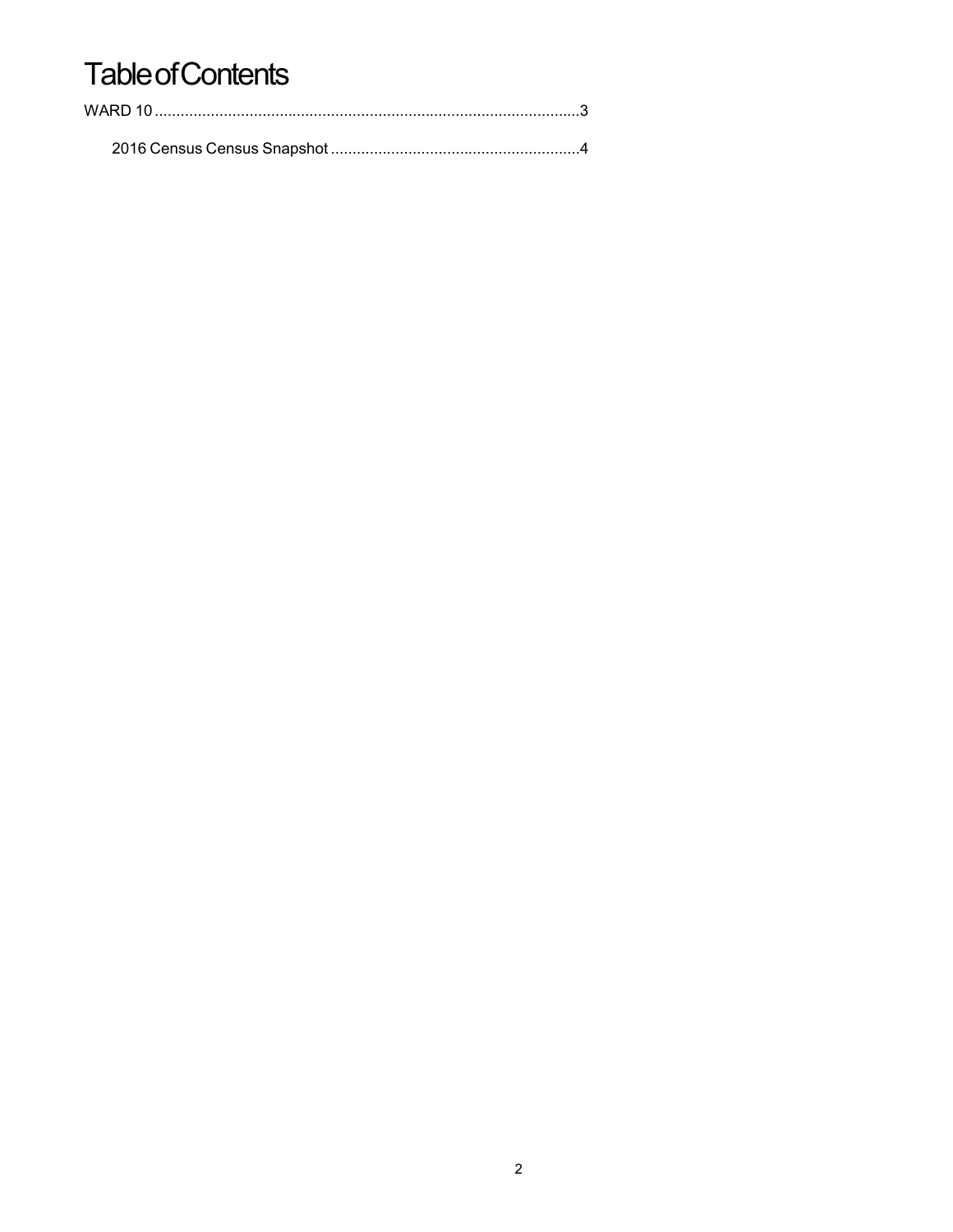## WARD 10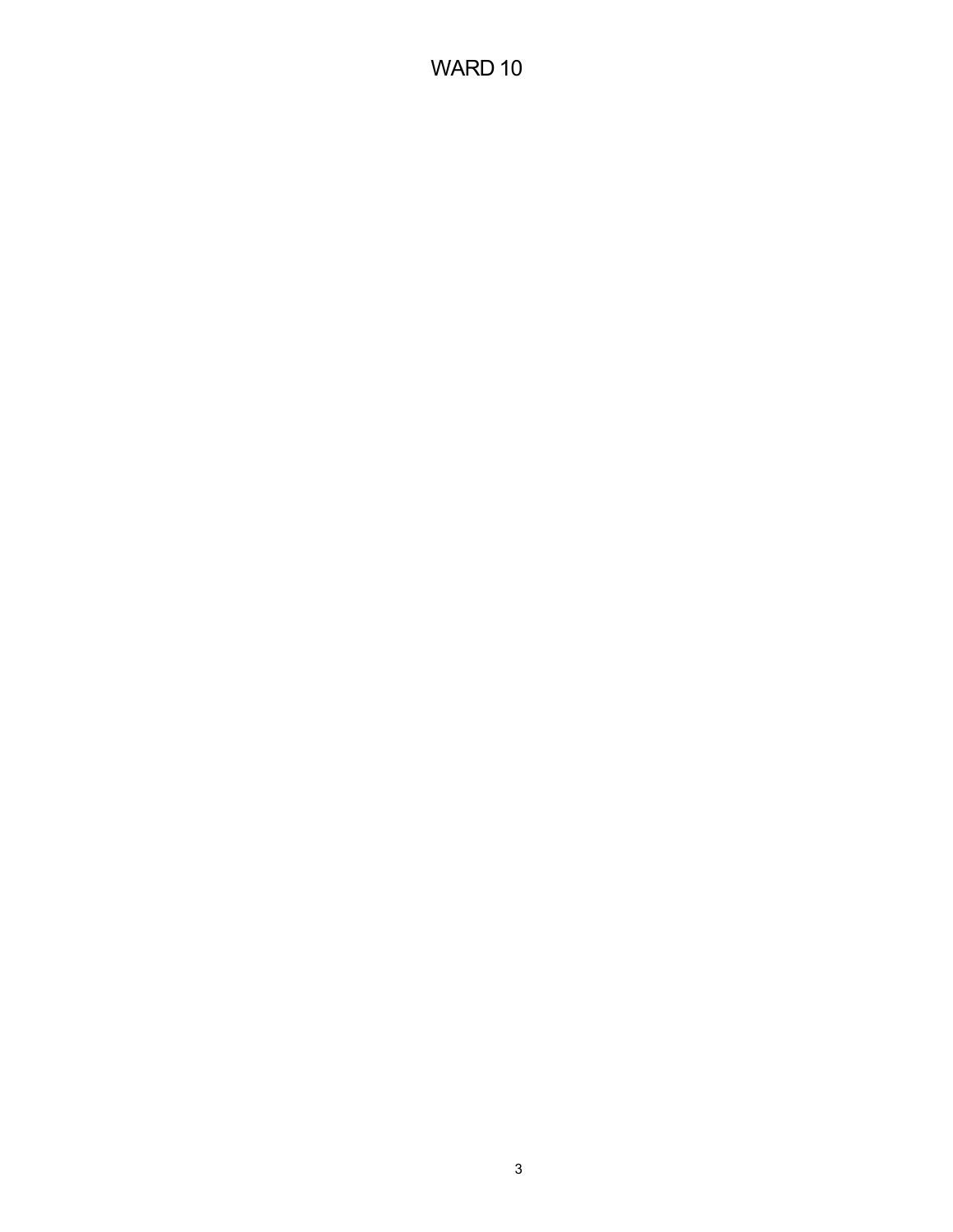## 2016 Census Census Snapshot

| 2016 Census<br><b>Census Snapshot</b> | <b>WARD 10</b> |    |
|---------------------------------------|----------------|----|
|                                       |                | ℅  |
| <b>Total Population</b>               | 20,893         |    |
| Males                                 | 10,224 49%     |    |
| Females                               | 10,669 51%     |    |
|                                       |                |    |
| <b>2016 Population by Age</b>         | 20,893         |    |
| 0 to 4 years                          | 1,130          | 5% |
| 5 to 9 years                          | 1,490          | 7% |
| 10 to 14 years                        | 1,535          | 7% |
| 15 to 19 years                        | 1,694          | 8% |
| 20 to 24 years                        | 1,472          | 7% |
| 25 to 29 years                        | 1,199          | 6% |
| 30 to 34 years                        | 1,032          | 5% |
| 35 to 39 years                        | 1,199          | 6% |
| 40 to 44 years                        | 1,390          | 7% |
| 45 to 49 years                        | 1,530          | 7% |
| 50 to 54 years                        | 1,657          | 8% |
| 55 to 59 years                        | 1,365          | 7% |
| 60 to 64 years                        | 1,102          | 5% |
| 65 to 69 years                        | 967            | 5% |
| 70 to 74 years                        | 682            | 3% |
| 75 to 79 years                        | 580            | 3% |
| 80 to 84 years                        | 477            | 2% |
| 85 to 89 years                        | 322            | 2% |
| 90 to 94 years                        | 120            | 1% |
| 95 to 99 years                        | 20             | 0% |
| 100 years and over                    | $\mathbf 0$    | 0% |
|                                       |                |    |
| 0 to 14 years                         | 4,151 20%      |    |
| 15 to 64 years                        | 13,558 65%     |    |
| 65 years and over                     | 3,184 15%      |    |
| 85 years and over                     | 542            | 3% |
|                                       |                |    |
| Average age of population             | 39.0           |    |
| <b>Median age</b>                     | 38.9           |    |
|                                       |                |    |
| <b>Families</b>                       | 5,753          |    |
| Persons per family                    | 3.2            | 0% |
|                                       |                |    |
| Total couple families                 | 4,636 81%      |    |
| Married couples                       | 4,234 74%      |    |